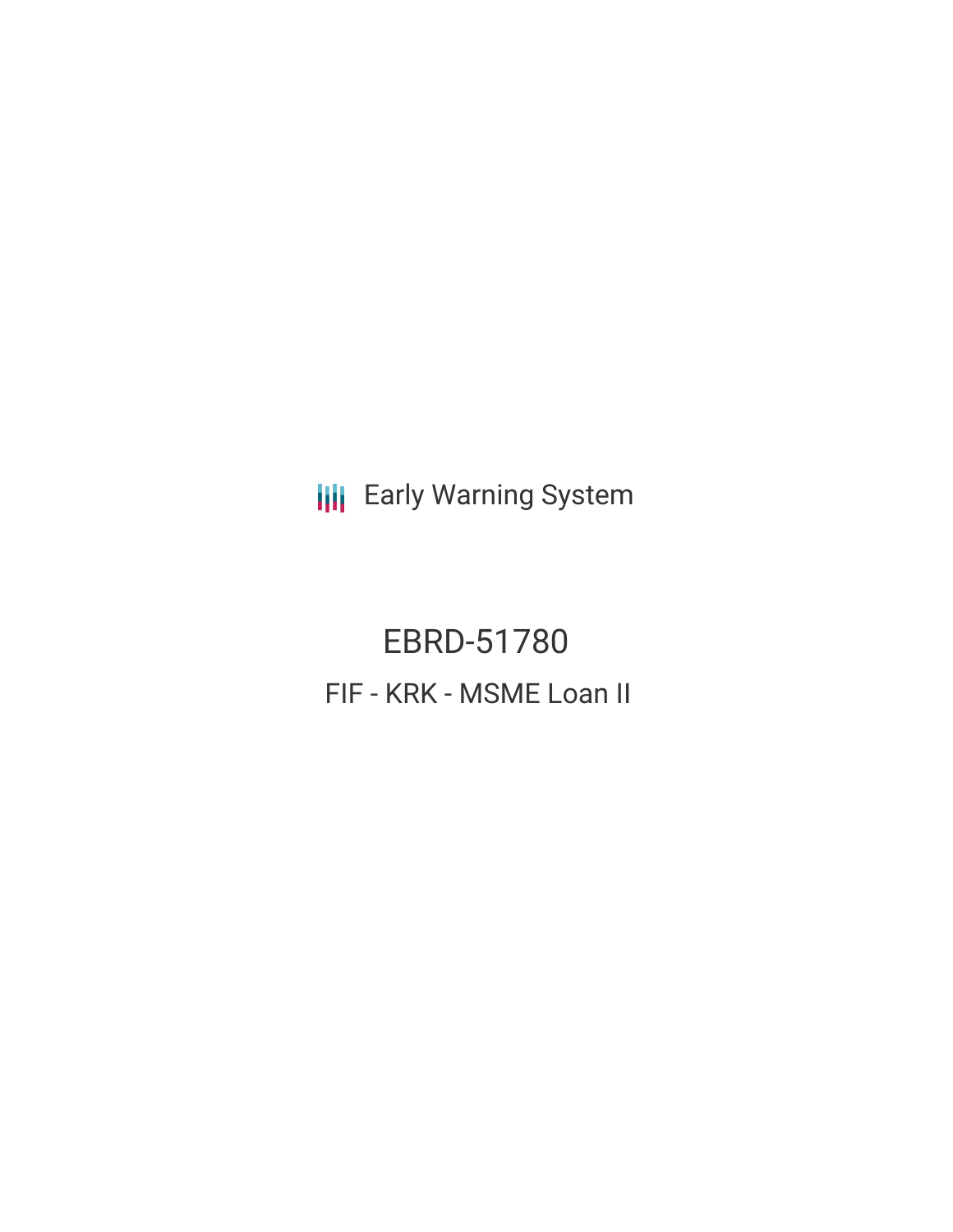

# **Quick Facts**

| <b>Countries</b>               | Kosovo                                                  |
|--------------------------------|---------------------------------------------------------|
| <b>Financial Institutions</b>  | European Bank for Reconstruction and Development (EBRD) |
| <b>Status</b>                  | Proposed                                                |
| <b>Bank Risk Rating</b>        | FI                                                      |
| <b>Voting Date</b>             | 2020-02-14                                              |
| <b>Borrower</b>                | Kreditimi Rural i Kosoves, LLC                          |
| <b>Sectors</b>                 | Finance                                                 |
| <b>Investment Type(s)</b>      | Loan                                                    |
| <b>Investment Amount (USD)</b> | \$3.24 million                                          |
| <b>Project Cost (USD)</b>      | $$3.24$ million                                         |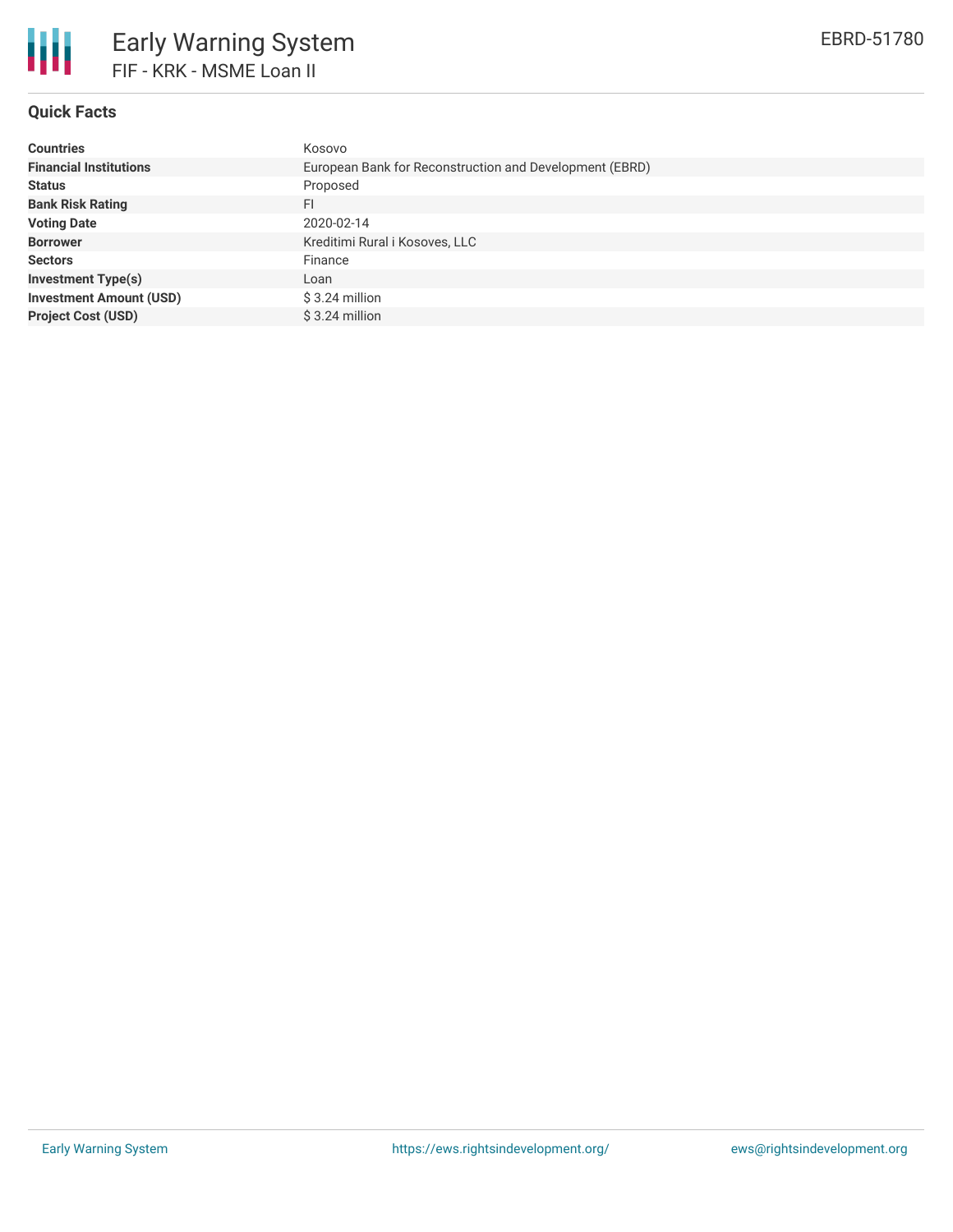

## **Project Description**

According to the EBRD's website, this project provides financing to Kreditimi Rural i Kosoves, LLC, a microfinance institution, to fund micro, small and medium-sized enterprises (MSMEs) long-term in Kosovo. This project will also support the expansion of the bank's MSME lending.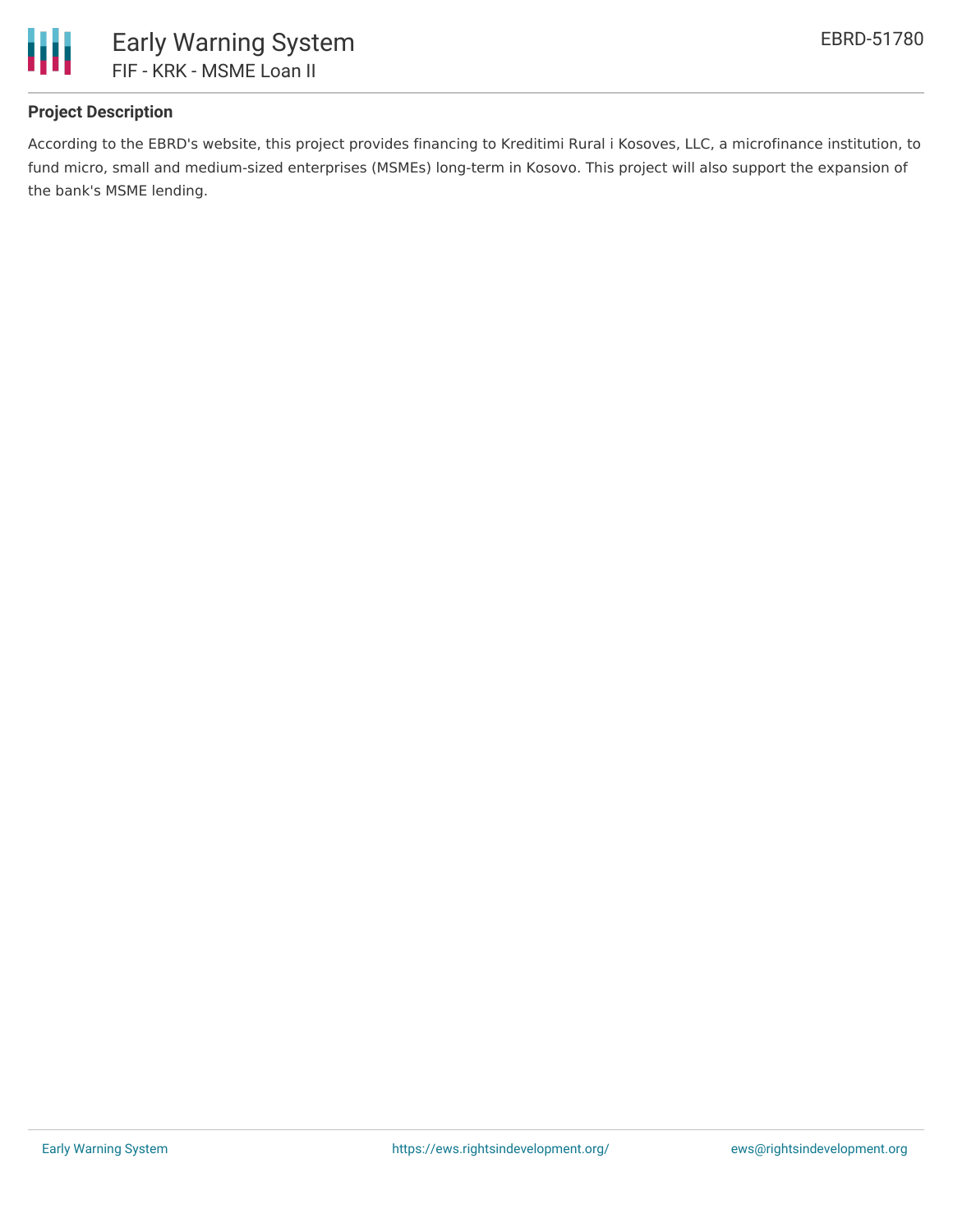#### **Investment Description**

European Bank for Reconstruction and Development (EBRD)

### **Financial Intermediary**

Financial Intermediary: A commercial bank or financial institution that receives funds from a development bank. A financial intermediary then lends these funds to their clients (private actors) in the form of loans, bonds, guarantees and equity shares. Financial intermediaries include insurance, pension and equity funds. The direct financial relationship is between the development bank and the financial intermediary.

• [Kreditimi](file:///actor/1243/) Rural i Kosoves (Financial Intermediary)